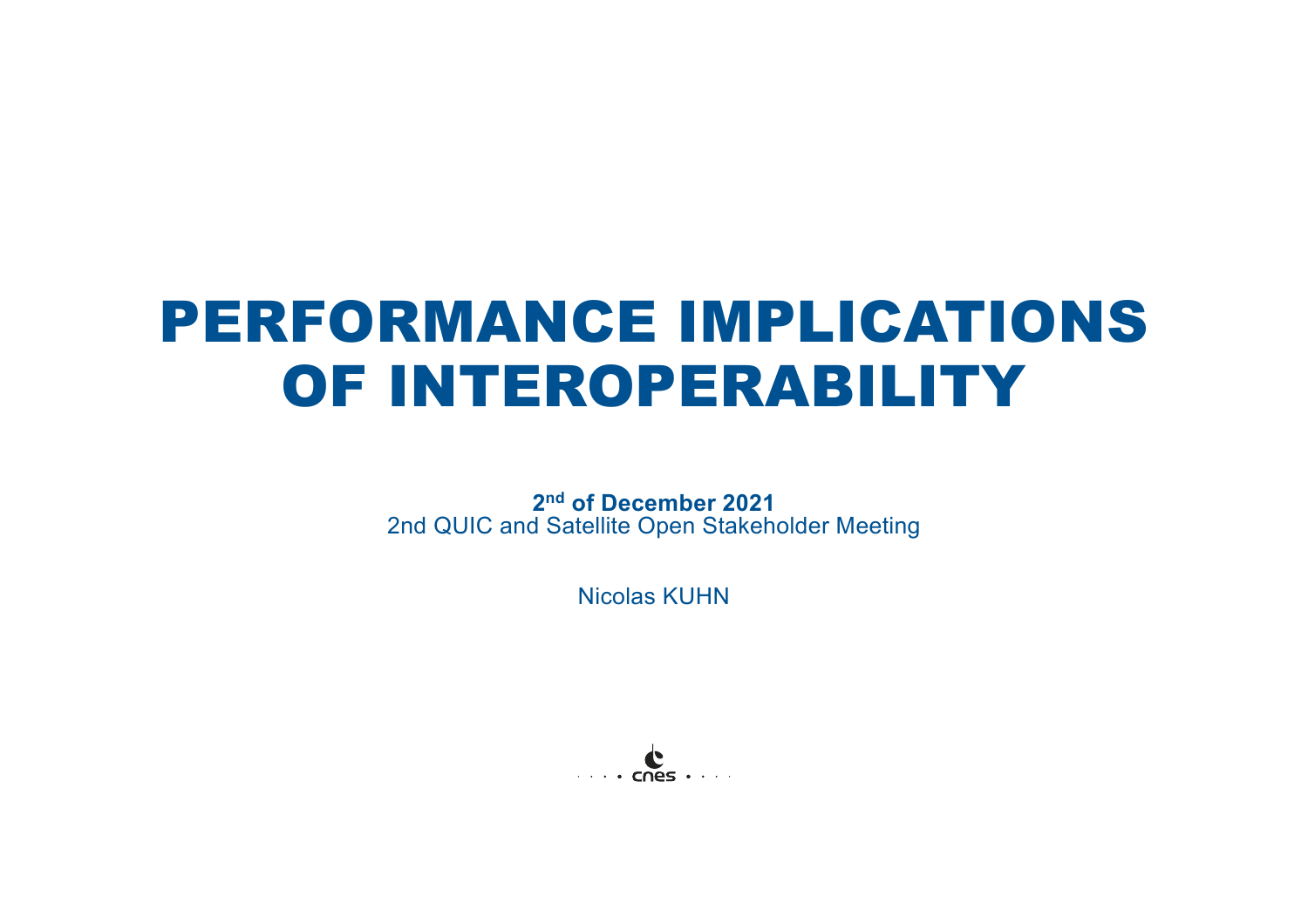

#### Introduction to interoperability

#### **« Interop » matrix**

- **At the core of QUIC WG activity**
- **Help identify issues in the proposed drafts**
- Ø **Interoperability is necessary for a quic client A to communicate with quic server B**



https://interop.seemann.io/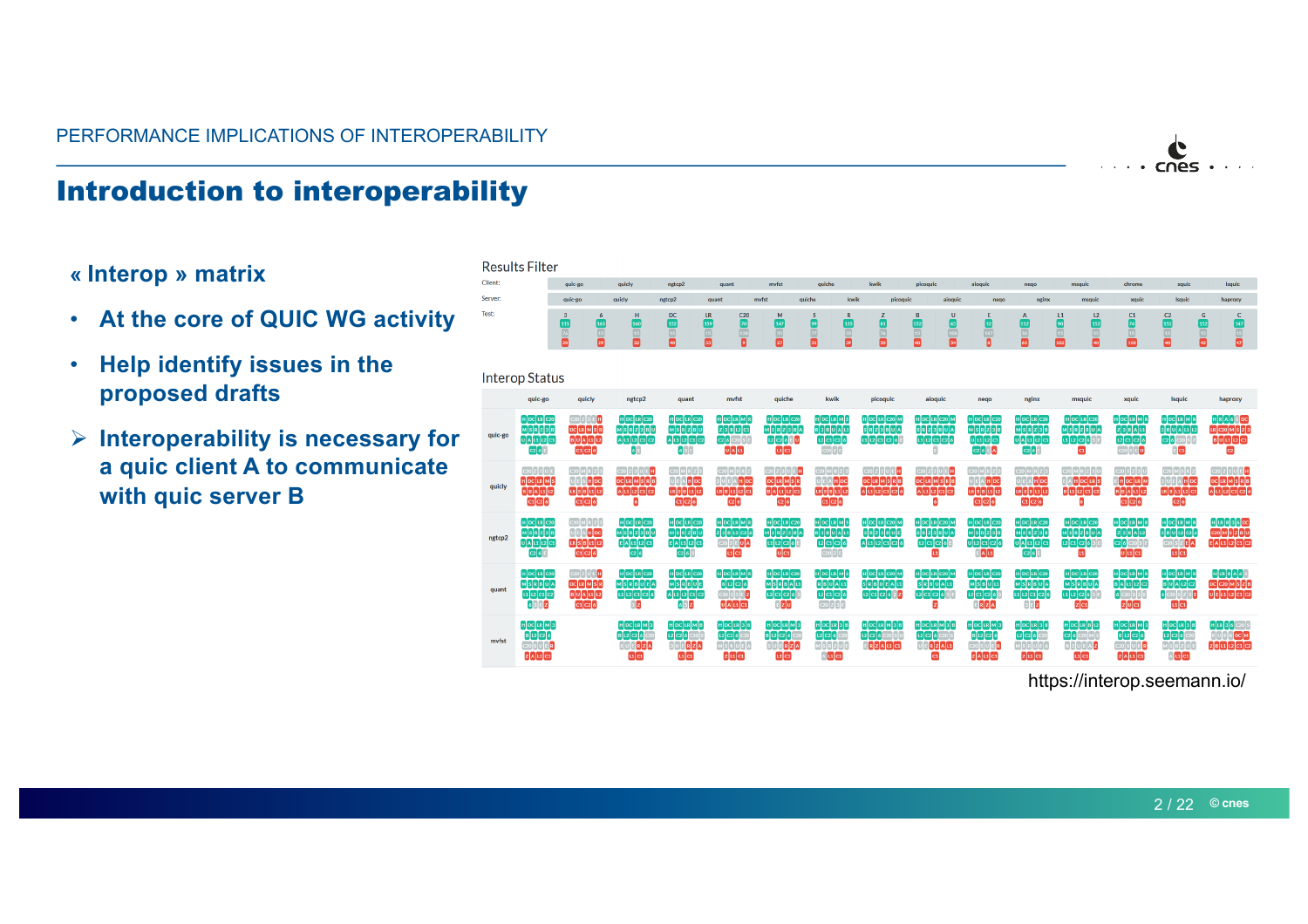

## When interoperability meets congestion controls

- **QUIC 'core'**
	- May not specify much for the congestion control
	- Interoperability when it is needed for the life cycle of a connection (establishment, on going, ending)
- **QUIC extensions can provide interoperability for aspects of the congestion control**
	- DATAGRAM : unreliable congestion control
	- ACK Frequency : tune the ACK ratio and the delay between ACK
	- 0-RTT-BDP : efficient and careful connection resumption
- Ø **Interoperability can have an impact on the** *performance*
- Ø **Client and server** *both contribute* **to the performance of a connection**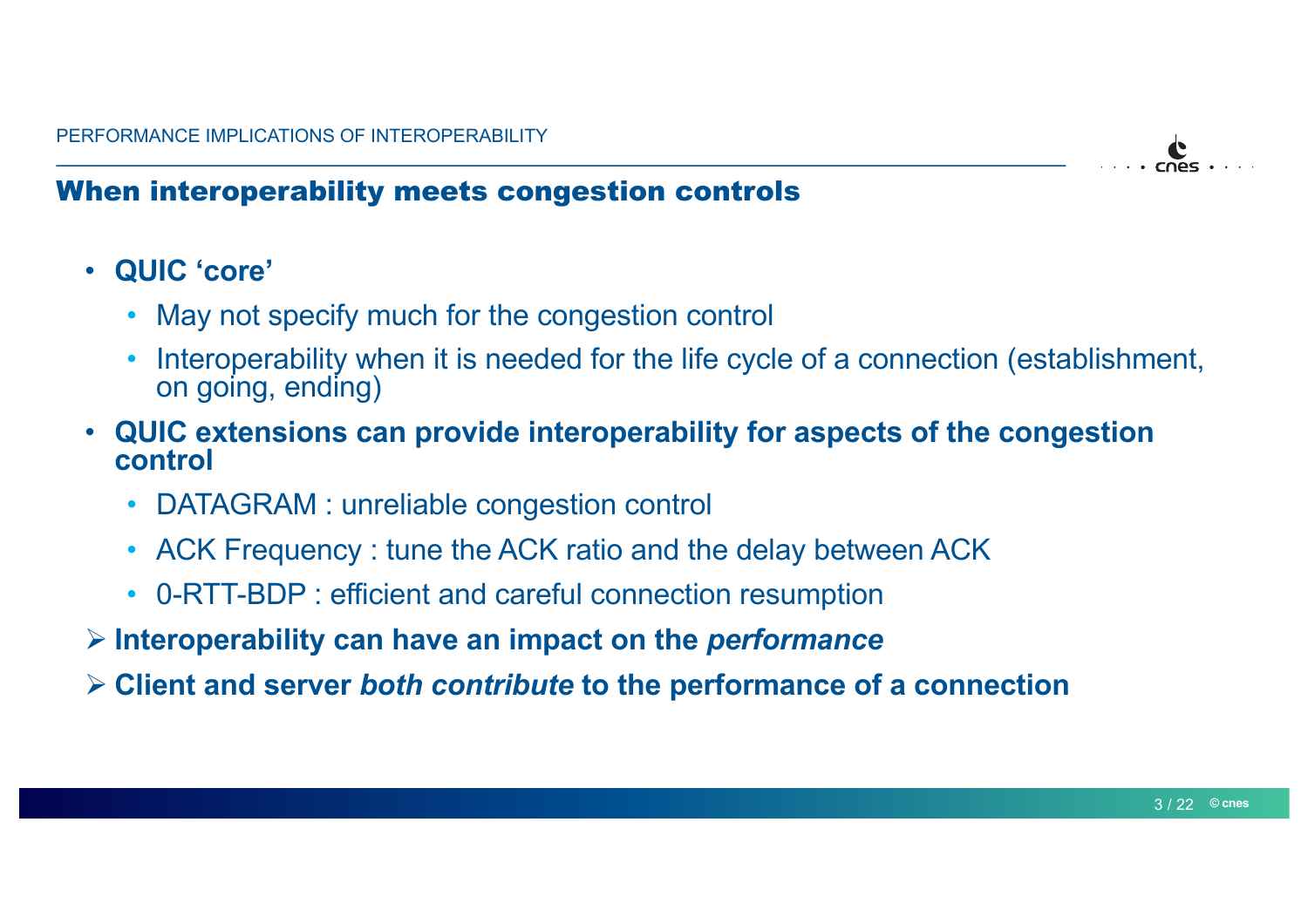### Transport Parameters and QUIC Implementations

- **Default values for congestion controls differ from one implementation to another**
- **The ACK Policy varies:**
	- PICOQUIC and QUICLY implement « ACK Frequency » (dynamic ACK policy during a connection)
	- NGTCP2 follows the RFC9000 (fixed ACK ratio)
- **ACK poilicy impacts performance**
	- 50 Mbps / 10 Mbps use-case

| <b>Transport parameters</b>            | picoquic          | ngtcp2            | quicly           |
|----------------------------------------|-------------------|-------------------|------------------|
| Intitial max data                      | 1Mo               | 1Mo               | 16Mo             |
| Initial max stream d<br>ata bid local  | 2Mo               | 256Ko             | 1Mo              |
| Initial max stream d<br>ata bid remote | 64K <sub>O</sub>  | 256Ko             | 1Mo              |
| <b>ICWND</b>                           | 10                | 10                | 10               |
| Max udp payload si<br>ze               | 1252              | 1252              | 1252             |
| Max ack delay                          | 10 <sub>ms</sub>  | 25 <sub>ms</sub>  | 25 <sub>ms</sub> |
| <b>Congestion control</b>              | <b>CUBIC, BBR</b> | <b>CUBIC, BBR</b> | <b>CUBIC</b>     |



 $\bullet$ cnes